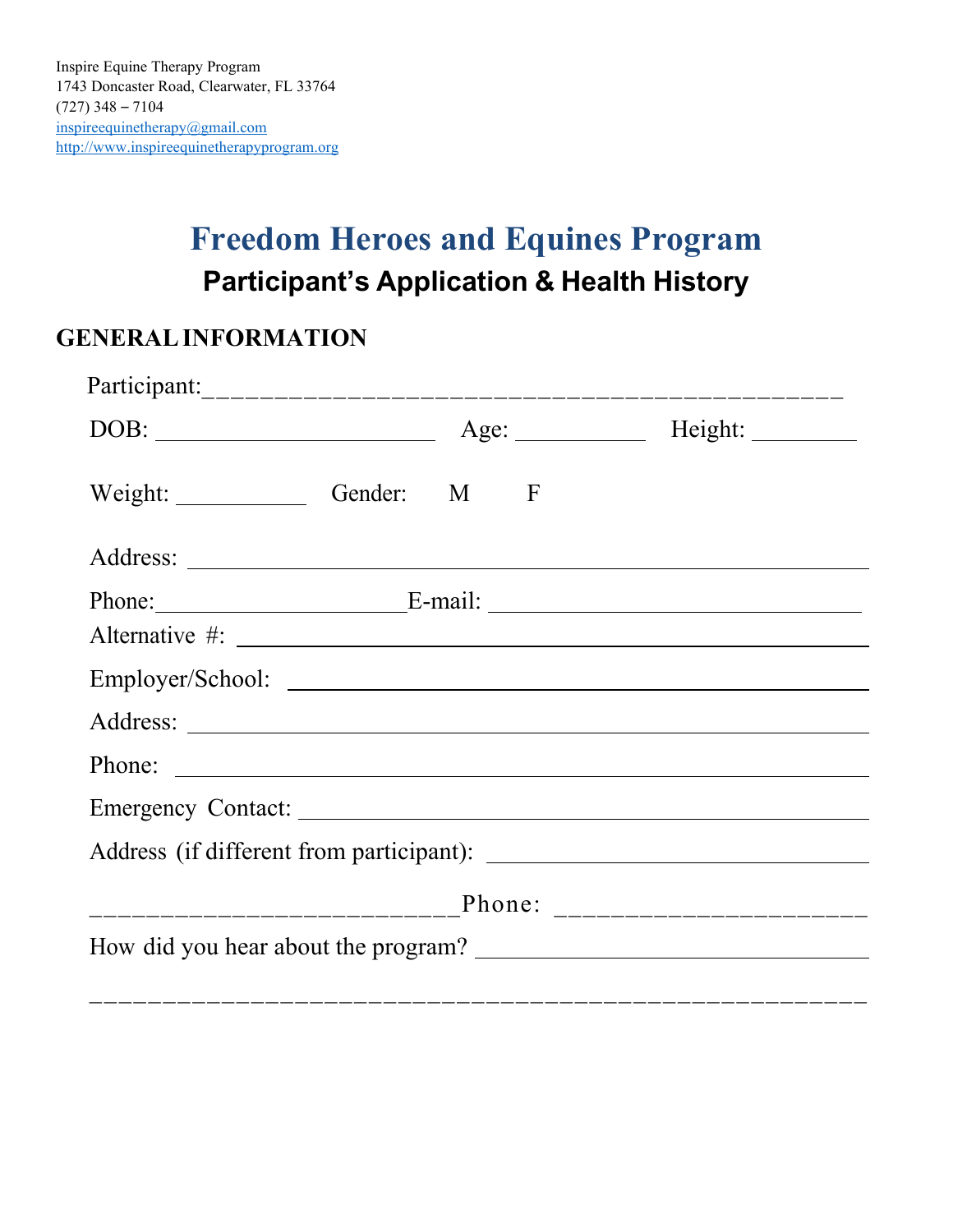# **DEMOGRAPHICS**

# **In each category below circle all options that apply to you:**

| Age:           | under 18                   | $19-25$                               | 26-35 36-45 46-55                                                                           |               |              |                    | 56-65 65 & up |                  |           |
|----------------|----------------------------|---------------------------------------|---------------------------------------------------------------------------------------------|---------------|--------------|--------------------|---------------|------------------|-----------|
|                |                            |                                       | <b>Race/Ethnicity:</b> Hispanic Caucasian                                                   | Asian         |              | African American   |               |                  |           |
|                |                            |                                       | Hawaiian/Pacific Islander More than one race Other                                          |               |              |                    | No Answer     |                  |           |
|                |                            |                                       | <b>Military Service:</b> Army Marine Corps                                                  |               |              | Navy Coast Guard   |               |                  | Air Force |
| National Guard |                            |                                       | Reserves Currently On Active Duty Status                                                    |               |              |                    |               |                  |           |
|                |                            |                                       | Family member/significant other of service member                                           |               |              |                    |               |                  |           |
|                |                            |                                       | <b>Primary Readjustment/Mental Health Issue:</b>                                            |               |              |                    |               |                  |           |
|                |                            |                                       | Combat Veteran with general readjustment issues  Diagnosed with PTSD                        |               |              |                    |               |                  |           |
|                |                            |                                       | Survivor of Military Sexual Trauma with general adjustment issues Diagnosed with Depression |               |              |                    |               |                  |           |
|                |                            | Diagnosed with Substance Abuse Issues |                                                                                             | N/A           |              |                    |               |                  |           |
|                |                            |                                       | Other diagnosis or presenting issue (please describe)                                       |               |              |                    |               |                  |           |
|                |                            |                                       | Are you one of the following (check all that apply):                                        |               |              |                    |               |                  |           |
|                |                            |                                       | Combat Veteran Survivor of Military Sexual Trauma (MST)                                     |               |              |                    |               |                  |           |
|                |                            |                                       | Family member of a combat veteran Family member of a survivor of MST                        |               |              |                    |               |                  |           |
|                |                            |                                       | Bereaved Family member of a military service member who died on active duty                 |               |              |                    |               |                  |           |
|                |                            |                                       | Non-Combat or MST Service Member Other Cher                                                 |               |              |                    |               |                  |           |
|                |                            |                                       | If you are a Combat Veteran which conflict did you serve during (check all that apply):     |               |              |                    |               |                  |           |
| WWII           |                            | Korean War                            | Vietnam War                                                                                 |               | Persian Gulf |                    | Somalia       | Panama           | Granada   |
| Lebanon        |                            | Bosnia Kosovo                         | OIF                                                                                         | <b>OEFOND</b> |              |                    |               |                  |           |
|                |                            |                                       |                                                                                             |               |              |                    |               |                  |           |
|                |                            |                                       | <b>Disability Status:</b> Service Connected & Working Service Connected & Not Working       |               |              |                    |               |                  |           |
|                | Never Submitted A Claim    |                                       | N/A                                                                                         |               |              |                    |               |                  |           |
|                |                            |                                       | Treatment Status: In Mental Health Treatment-less than 1 year                               |               |              |                    |               | In Mental Health |           |
|                | Treatment-more than 1 year |                                       | Not In Mental Health Treatment                                                              |               |              |                    |               |                  |           |
|                | <b>Horse Experience:</b>   |                                       | Less than one year                                                                          |               |              | More than one year | No experience |                  |           |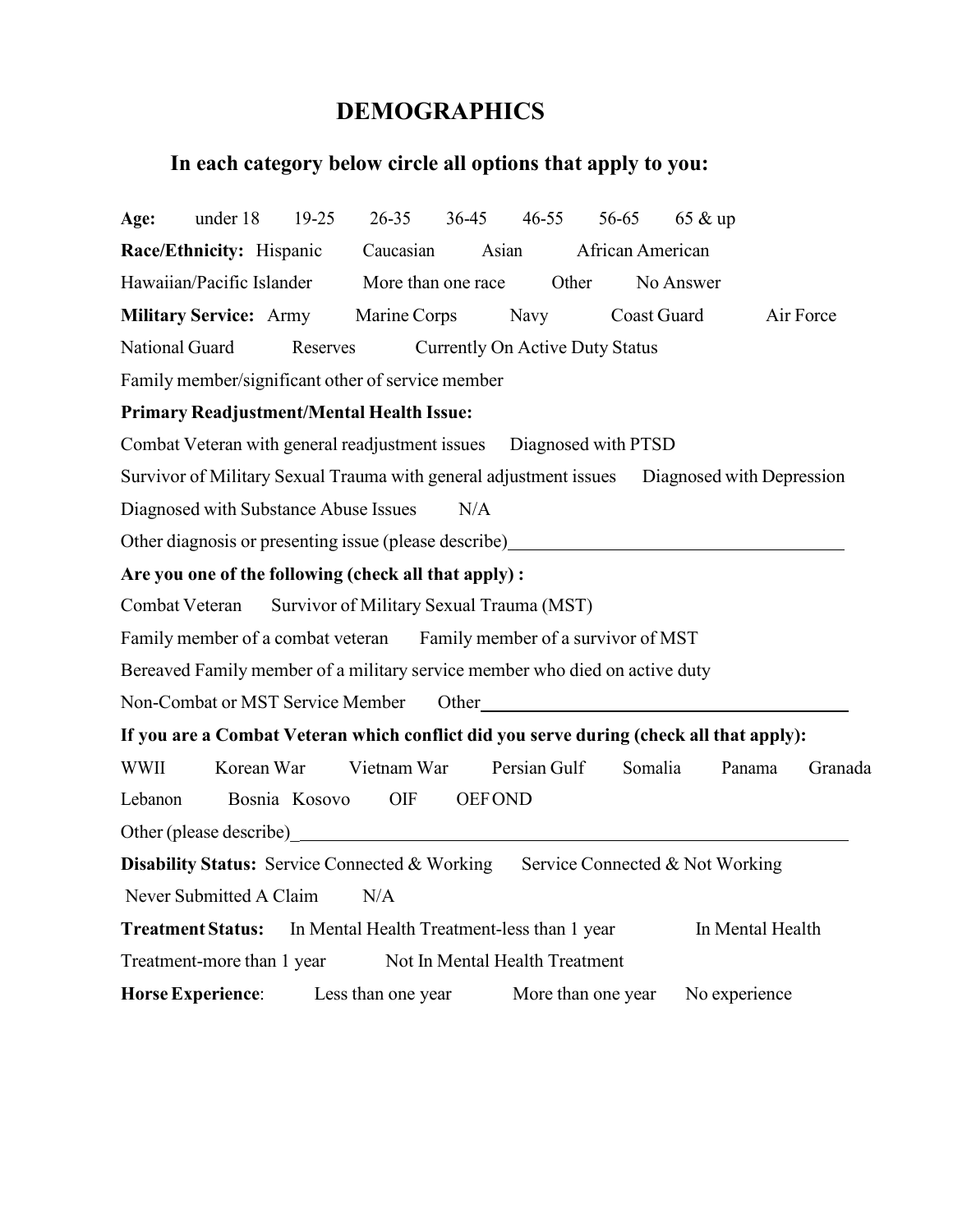### **EMERGENCY CONTACT INFORMATION**

#### **In Case of Emergency:**

In case of emergency, Inspire's policy is to immediately call 911 and to then contact the name indicated below if not already on site.

| <b>Emergency Contact Information:</b> |
|---------------------------------------|
|---------------------------------------|

| Name:      | Relationship: |            |
|------------|---------------|------------|
|            |               |            |
| Home Phone | Cell Phone    | Work Phone |

### **Authorized Personal**:

A parent or adult guardian must be present during the entire lesson for all participants under the age of 21 years old, all non-English speaking participants, and all non-verbal participants. If someone other than the parent or guardian will be accompanying the rider, please add this person's name and contact information below.

Please indicate designated persons:

Name \_\_\_\_\_\_\_\_\_\_\_\_\_\_\_\_\_\_\_\_\_\_\_\_\_\_\_\_\_\_ Phone Number \_\_\_\_\_\_\_\_\_\_\_\_\_\_\_\_\_\_\_\_\_\_\_\_\_\_\_\_\_\_\_\_\_\_\_\_\_\_

Name \_\_\_\_\_\_\_\_\_\_\_\_\_\_\_\_\_\_\_\_\_\_\_\_\_\_\_\_\_\_ Phone Number \_\_\_\_\_\_\_\_\_\_\_\_\_\_\_\_\_\_\_\_\_\_\_\_\_\_\_\_\_\_\_\_\_\_\_\_\_\_

**Consent Plan: (Circle One) I Do / I DO NOT** consent to emergency medical treatment. This authorization includes xray, hospitalization, medication, and any treatment procedure deemed "life-saving" by the physician on duty. This provision will be invoked if the emergency contact is unable to be reached and the volunteer listed above is unable to make decisions for him/herself. If you DO NOT consent to emergency medical treatment, please indicate the procedures you wish to have followed in the event of an emergency

**Note: Signature of Parent/Guardian is REQUIRED if Constituent is UNDER THE AGE OF 18 or is AN ADULT AND UNDER GUARDIANSHIP.**

\_\_\_\_\_\_\_\_\_\_\_\_\_\_\_\_\_\_\_\_\_\_\_\_\_\_\_\_\_\_\_\_\_\_\_\_\_\_\_\_\_\_\_\_\_ \_\_\_\_\_\_\_\_\_\_\_\_\_\_\_\_\_\_\_\_\_\_\_\_\_\_\_\_\_\_\_\_\_\_\_\_\_\_\_\_\_\_\_\_\_

Adult/Parent/Guardian Name (Print) Adult/Parent/Guardian Signature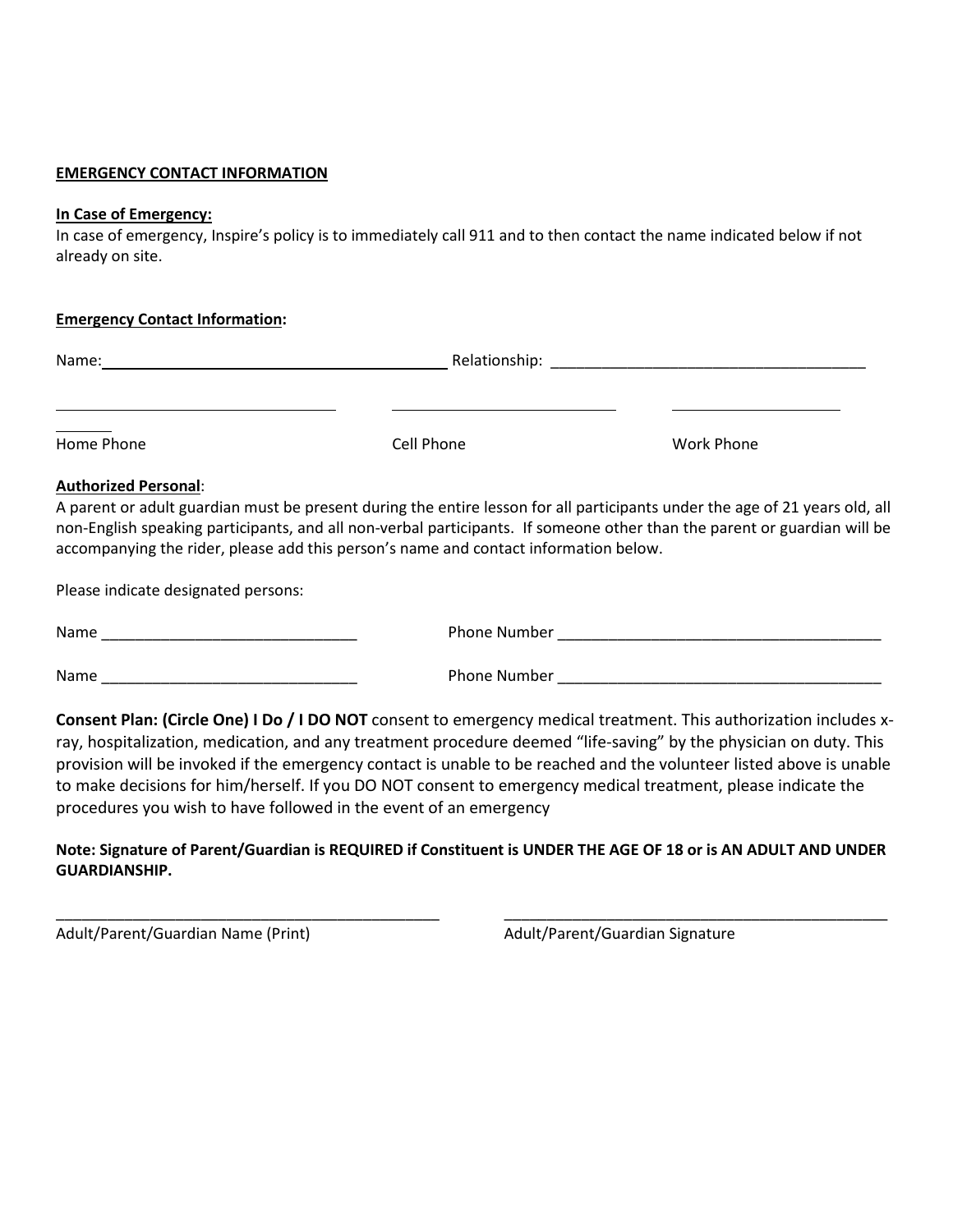#### **EQUINE RELATED ACTIVITY RELEASE & HOLD HARMLESS AGREEMENT**

KNOW ALL MEN BY THESE PRESENT: That **Example 20 and Service 20 and Service** 10 and the United States of the States of the United States of the United States of the United States of the United States of the United States of employee or guest, (hereinafter referred to as "Constituent"), for and in consideration of participation in any Inspire Equine Therapy Programs and presence on any Inspire property and for other good and valuable consideration in hand received by Constituent, the receipt and adequacy of which are hereby acknowledged, does hereby RELEASE AND HOLD HARMLESS, Inspire Equine Therapy Program., a Florida nonprofit corporation, 2001 KJ Trust Agreement Utd. 2-11-11, Apharo to the Son and it's successors and /or assigns, agents, principals, representatives and employees, (hereinafter collectively referred to as "Inspire") of and from all manner of action(s), cause(s) of action, suits, controversies, agreements, promises, damages, judgments, executions, claims and demands whatsoever, in law or in equity, which Constituent has or may have in the future from the signing of this release until the end of such Constituent's participation in an Inspire program or presence on Inspire property, and any claim past, present or future which any personal representative, successor, heir or assignee of said party hereafter can, shall or may have against Inspire for, upon or by reason of any matter, cause or thing whatsoever, from the time of Constituent participation in any Inspire program or being present on any Inspire property until such time as Constituent is not participating in any Inspire program or from a date forward that such Constituent is not present on any Inspire property, such release and hold harmless of Inspire specifically includes, but not by way of limitation, the following:

1) All equine activities at the property leased by Inspire located at 1743 Doncaster Rd, Clearwater, Pinellas County, Florida, including, handling, care, grooming, leading, riding, driving of horses and such activities as defined in Section 773.01, Florida Statues, as amended from time to time; and all activities related to being in the presence of horses or on Inspire property;

2) Any and all rights or claims arising from, relating to, or in any way connected with the death or injury of any person participating in any equine activity sponsored by Inspire or death or injury of person occurring on Inspire property or claim for damage to any Constituent's personal property brought upon any Inspire property by Constituent.

3) Constituent grants Inspire the right and authority to perform a background check on Constituent in advance of Constituent's participation in any Inspire activity or presence on Inspire property and Inspire may make future checks on background from time to time during the Constituent's involvement in any Inspire program or presence on Inspire property. Constituent releases Inspire from any claim, cause of action or damages based upon Inspires authorized background check(s).

4) Any and all rights or claims arising from, relating to or in any way connected with the death or injury of a Constituent who takes transport in any Inspire agent vehicle as part of a sponsored Inspire program occurring outside of the Inspire property.

Under Chapter 773, Florida Statutes, an equine activity or sponsor or equine professional is not liable for any injury to, or the death of, a participant in equine activities resulting from the inherent risks of equine activities. This Release further incorporates the immunity to volunteers of not-forprofit organizations who are acting within the scope of their responsibilities and who do not cause harm willfully or with wanton disregard for safety.

#### **PHOTO AND NAME RELEASE**

For valuable consideration given and which is hereby acknowledged, the undersigned hereby grant(s) Inspire Equine Therapy Program, a Florida nonprofit corporation, and its successors and /or assigns, agents, principals, representatives and employees, (hereinafter collectively referred to as "Inspire") the following permission:

#### **Photo and Name Release:**

\_\_\_\_\_\_\_ The undersigned hereby grant(s) Inspire to take or have taken, still and moving photographs and films including television pictures of \_\_\_\_\_\_\_\_\_\_\_\_\_\_\_\_\_\_\_\_\_\_\_\_\_\_\_\_\_\_\_\_ (print full name) and use of full name and consents and authorizes Inspire, its advertising agents, news media, and any other persons interested in Inspire and its work, to the use and reproduction of the photographs, films and pictures and full name without limit, the generality of the foregoing newspapers, television media, social media, Inspire website, brochures, pamphlets, instructional materials, books and clinical material.

The undersigned choose(s) not to grant permission for the use of the aforementioned name or photographic images.

With regard to the foregoing material, no inducements or promises have been made to us/me to secure our/my signature(s) to this release other than the intention on Inspire to use or be in use or be used the aforementioned name and such photographs, films and pictures for the primary purpose of promotion and aiding its program and or its work.

#### **Note: Signature of Parent/Guardian is REQUIRED if Constituent is UNDER THE AGE OF 18 or is AN ADULT AND UNDER GUARDIANSHIP.**

\_\_\_\_\_\_\_\_\_\_\_\_\_\_\_\_\_\_\_\_\_\_\_\_\_\_\_\_\_\_\_\_\_\_\_\_\_\_\_\_\_\_\_\_\_ \_\_\_\_\_\_\_\_\_\_\_\_\_\_\_\_\_\_\_\_\_\_\_\_\_\_\_\_\_\_\_\_\_\_\_\_\_\_\_\_\_\_\_\_\_ \_\_\_\_\_\_\_\_\_\_\_\_\_\_\_\_\_\_\_\_\_

Adult/Parent/Guardian Name (Print) Adult/Parent/Guardian Signature Date